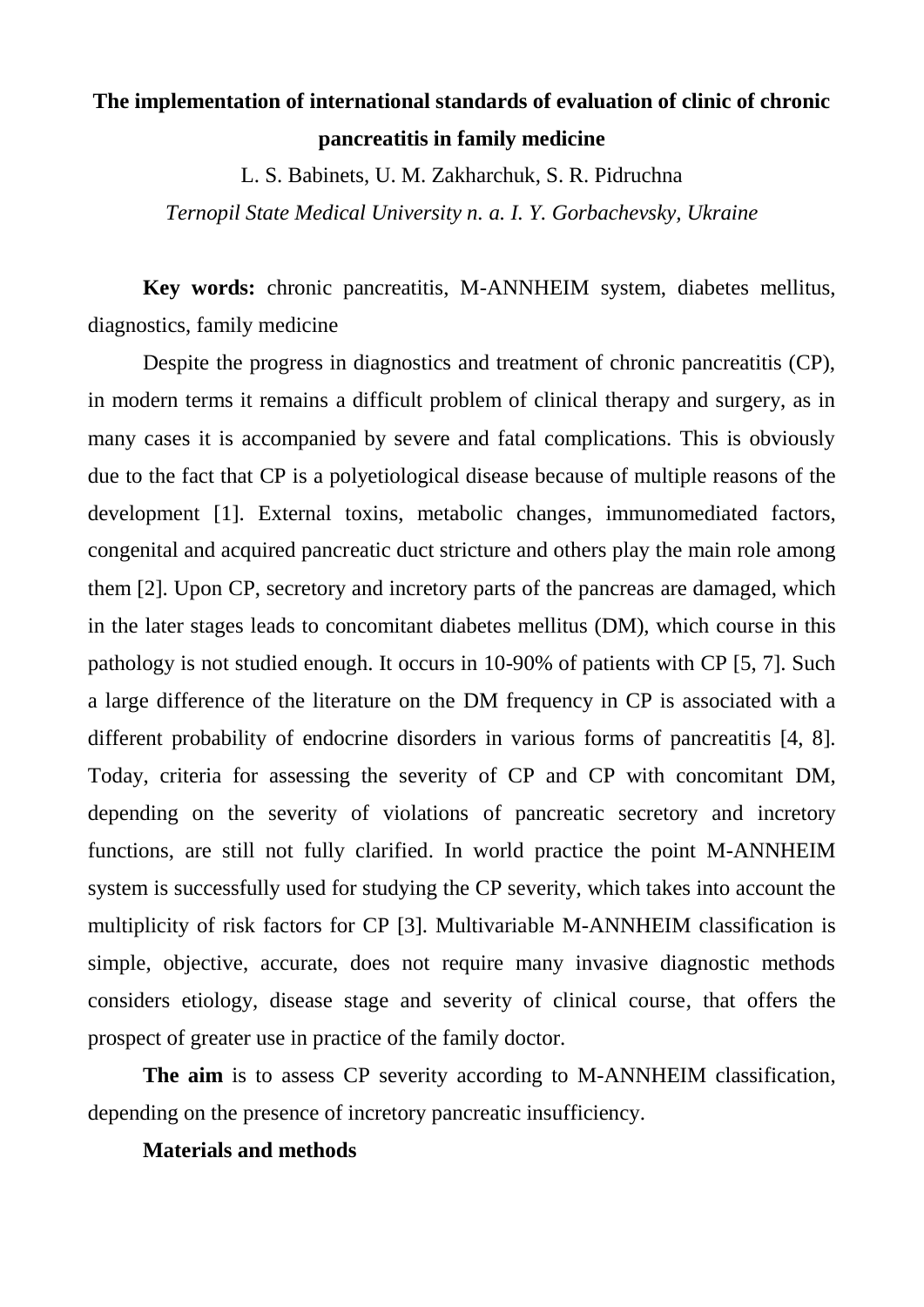We examined 42 patients (21 men and 21 women) diagnosed with CP, 19 of them — with CP and  $23$  — with CP and DM. The overall average age — 49,9 $\pm$ 2,0. The average age of patients with CP was  $45,3\pm3,4$  (8 men and 11 women), patients with CP and  $DM = 53.6 \pm 2.2$  (13 men and 11 women). The diagnostics of CP and DM was verified in accordance with generally accepted clinical criteria [6].

Severity of CP was assessed by M-ANNHEIM system considering clinical stage and severity index. We analyzed the presence of excretory and incretory pancreatic insufficiency, structural changes of the pancreas according to USD, coprogram, the level of glycated hemoglobin in the blood, the number of complications. Coprogram assessment was carried out by the increasing number of muscle fibers, fiber that was digested, fatty acids, neutral fat, leukocytes, appearance of mucus and eggs of worms. Every pathological feature was evaluated as 1 point. Statistical significance of differences of averages was assessed by Student's test  $(p<0.05)$ .

### **Results and discussion**

Patients were divided into two groups: group 1 — patients with CP, group 2 patients with CP with concomitant DM. According to M-ANNHEIM classification, all patients belonged to the diagnostic category "defined CP". Among 42 patients studied, 16 (38.10%) had IIB, 3 patients (7.14%) — IIC, 19 patients (45.24%) — IIIA and 4 patients  $(9.52\%)$  — IIIB CP clinical stage.

The study of pain syndrome in the examined patients showed that in 42.11% with CP pain disappeared when they used analgesics (2 points). 52.63% had periodic pain, which corresponded to 3 points. Periods without pain were noted, regardless of the presence or absence of drug treatment. In 5.26% of patients pain corresponded both for 2 and 3 points. In 30.43% of CP patients complicated with DM, pain abated after the use of analgesics (2 points), and 69.57% had periodic pain, which corresponded to 3 points. Pain control was assessed by M-ANNHEIM classification in 1 point in all the patients (100%), as all of them had used non-narcotic analgesics.

Surgical treatment was performed in group 1 for 10.53% of patients, and in group 2 — for 30.43% of patients, and two of them were re-operated.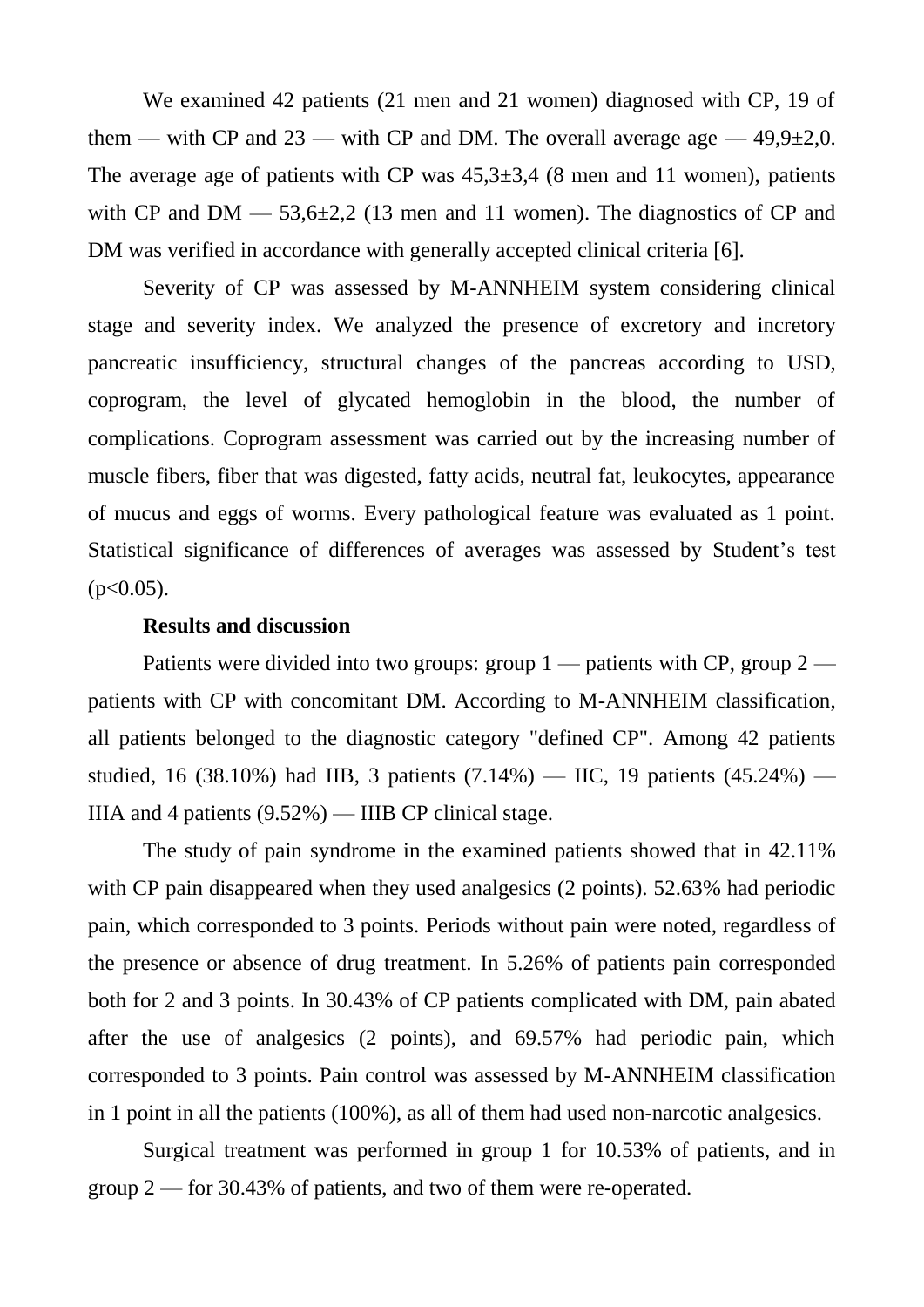In most CP patients with concomitant  $DM - 52.17\%$  — proven exocrine insufficiency was observed, which corresponded to 2 points, in 47.83% — the presence of moderate exocrine insufficiency, which did not require replacement enzyme therapy (1 point). 84.21% of patients with CP have proven (2 points) and 15.79% — lighter (1 point) exocrine insufficiency. Patients without insufficiency of pancreatic functions were not present in the study.

Endocrine insufficiency was evaluated in the absence or presence of DM, and it was found in 100% of patients with CP and concomitant DM.

According to USD, 73.68% of patients with CP had changes in the structure of pancreas that met mild severity (2 points of M-ANNHEIM), 21.06% of patients moderate (3 points). Significant USD changes in the structure of the pancreas were observed in 5.26% of patients, which corresponded to severe stage (4 points). In CP patients with concomitant DM USD changes were more evident. In particular, in 43.48% of patients with changes in the structure of the software answered mild severity (2 points) in 56.52% of cases — moderate (3 points). In patients with CP and CP on the background of DM complications were found respectively in 3 and 4 patients.

14 (73.68%) patients with mild (B) and 5 (26.32%) — with average (C) CP severity were revealed according to M-ANNHEIM classification. However, among patients with CP and DM, 2 (8.70%) patients with moderate (B), 16 (69.56%) — with average  $(C)$ , 3 (13.04%) — with evident  $(D)$  and 2 (8.70%) — with severe  $(E)$  CP were revealed.

Analyzing data of coprogram, USD and the level of glycosylated hemoglobin, we found the dynamics of changes listed in Table 1. In CP patients with concomitant DM coprogram changes were significantly more important than in patients without  $DM - 5.45+0.18$  vs.  $4.73\pm0.14$  points. A similar trend was observed regarding changes in the USD criteria in points  $-5,21\pm0,23$  to  $4,05\pm0,30$  points. The level of glycosylated hemoglobin in patients with DM  $(7,13\pm0.36 \text{ mmol/L})$  was significantly higher than that of patients with CP without incretory pancreatic insufficiency  $(5,15\pm0,19 \text{ mmol/L}).$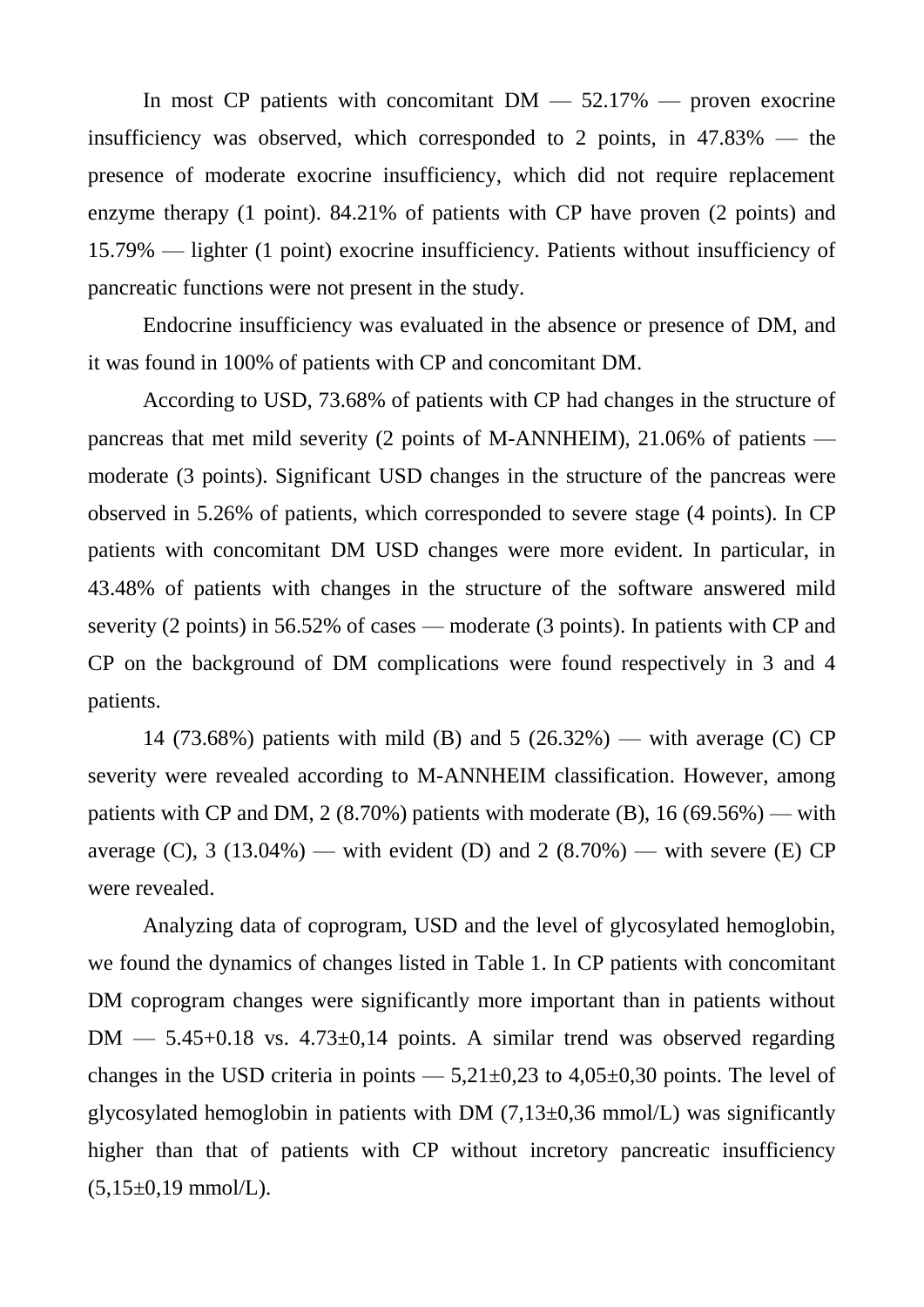During the correlation and regression analysis we found direct correlations between severity of CP by M-ANNHEIM and coprogram changes ( $r=0.67$ ;  $p<0.001$ ), ultrasound criteria (r=0.54; p<0.01), glycosylated hemoglobin level (r=0.66; p<0.001).

Table 1

## **Dynamics of coprogram changes, ultrasound data and blood glucose in patients with CP and CP complicated by DM**

| Laboratory & instrumental index | CР<br>$n=19$  | $CP+DM$<br>$n=23$ |
|---------------------------------|---------------|-------------------|
| USD, points                     | $4,05\pm0,30$ | $5,21+0,23*$      |
| Glycosylated hemoglobin, %      | $5,15\pm0,19$ | $7,13\pm0.36*$    |

Note: \* — significance of the indexes difference in CP+DM group concerning those in CP group (p<0.05).

The results suggest that the use of point system of evaluation of the severity of the CP patient by M-ANNHEIM classification allows to formalize evaluation of a patient's condition from descriptive criteria to the quantitative scale, which is important in terms of health care reform in Ukraine, including its primary link. This will allow health professionals and insurance companies, sickness funds and other funds that finance the treatment of the patient, to have an objective approach to the selection of the diagnostic algorithm, treatment techniques, evaluation of its effectiveness in dynamics and its financial support. Quantitative criteria of M-ANNHEIM classification are easy to use, can easily be included into a digital health passport, which will provide objective dynamic observation of the patient, timely application of not only therapeutic but also preventive programs of clinical examination and routine supervision, which is proven in terms of their use in clinical practice. The close correlation between the CP severity by M-ANNHEIM classification and objective criteria of chronic pancreatic lesions demonstrates its high information value that is the novelty of our study. Thus, introduction of determining the CP severity by M-ANNHEIM classification in the practice of family doctor is an important tool in the objectification of the patient's condition during outpatient or inpatient treatment, which is important in terms of health insurance.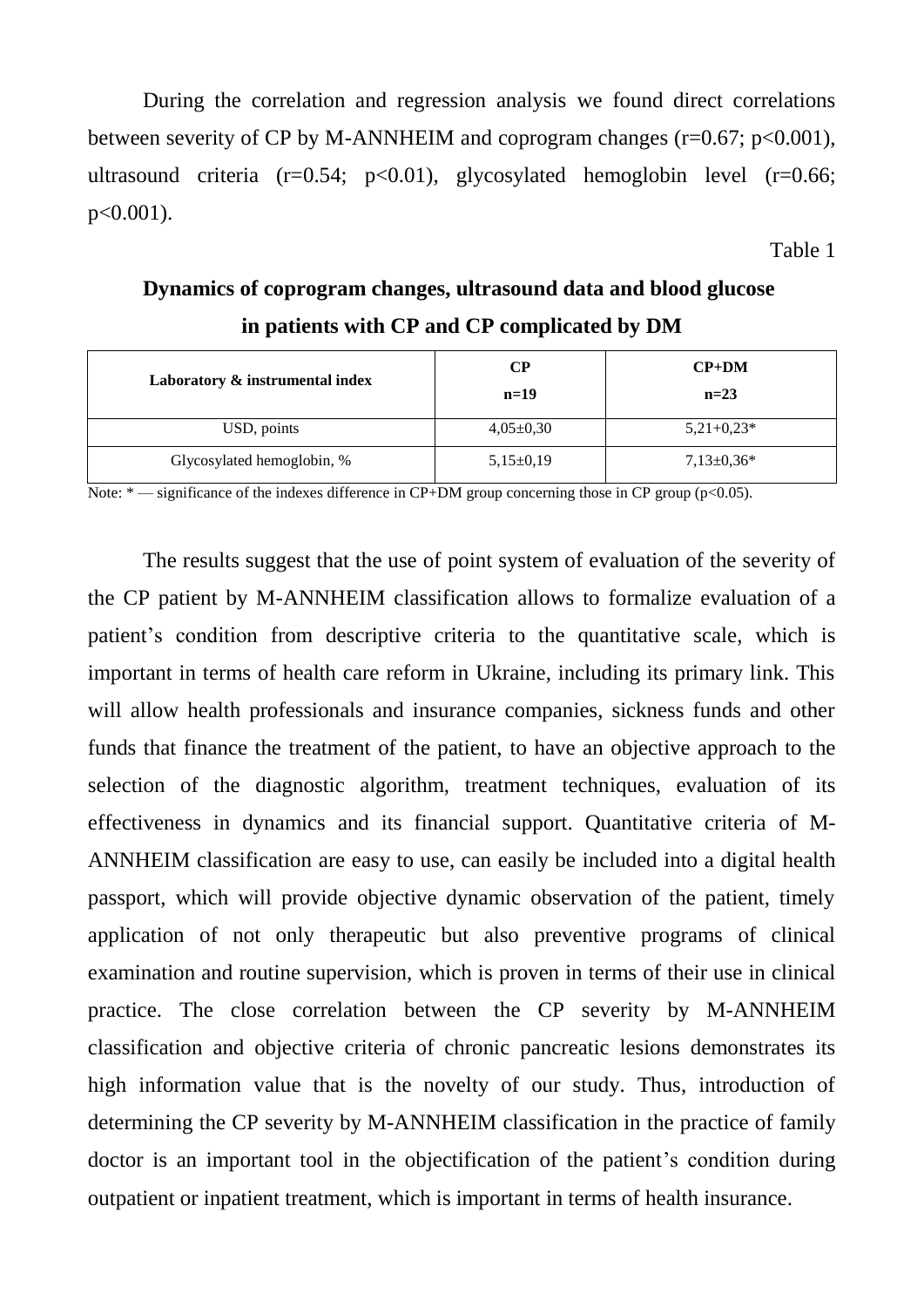## **Conclusions**

- 1. Endocrine pancreatic insufficiency upon DM complicated a clinical course of chronic pancreatitis according to the M-ANNHEIM scoring system, that correlated with the changes of coprogram  $(r=0.67; p<0.001)$ , USD criteria  $(r=0.54; p<0.01)$ , level of glycated hemoglobin  $(r=0.66; p<0.001)$ .
- 2. CP degree was more expressed in patients with CP and concomitant DM than in the case of CP without endocrine insufficiency. Average severity (S) prevailed in 69.56% of patients in the group 2 vs. 26.32% in the group 1; we revealed the cases of evident and severe degrees.
- 3. We recommend to use M-ANNHEIM scoring system in gastroenterological practice, at therapeutic institutions and in practice of family physicians.

In the perspective research we are planning to conduct further studies evaluating the proposed programs of therapy for CP patients with concomitant DM by M-ANNHEIM point system.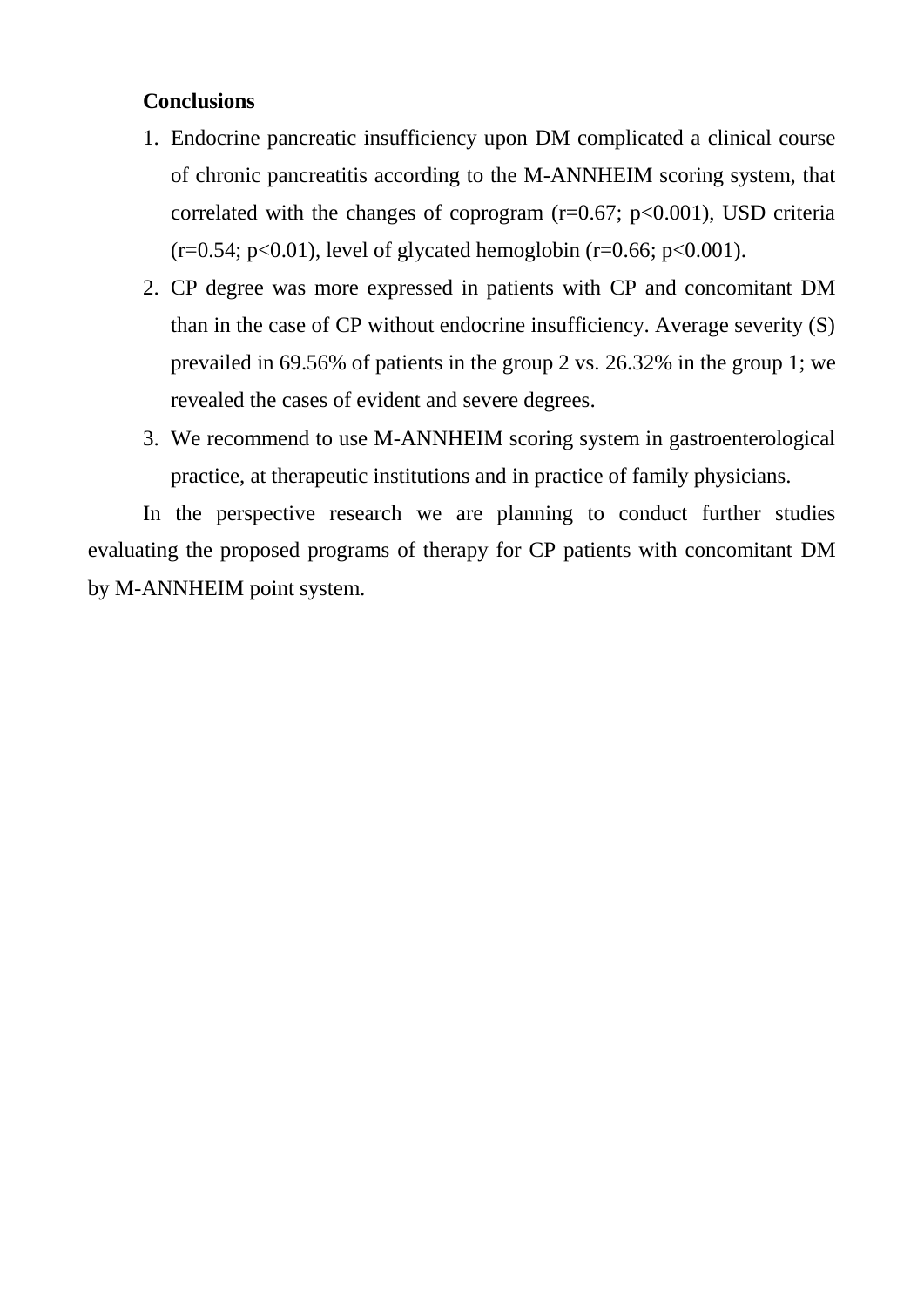#### **References**

- 1. Бабінець Л. С. Аналіз впливу різних етіологічних чинників на виникнення хронічного панкреатиту / Л. С. Бабінець // Вісник Вінницького держ. мед. університету. — 2003. — № 7. — С. 444–445.
- 2. Винокурова Л. В. Клинико-патогенетические механизмы развития внешне- и внутрисекреторной недостаточности при хроническом панкреатите : автореф. дисс. ... д-ра мед. наук: 14.00.47. — М., 2009. — 24 с.
- 3. Губергриц Н. Б. Новая международная классификация хронического панкреатита (2007) M-ANNHEIM / Н. Б. Губергриц // Вестник Клуба Панкреатологов. — 2008. — № 1. — С. 10–25.
- 4. Панкреатогенный сахарный диабет / Н. Б. Губергриц, Г. М. Лукашевич, О. А. Голубова [и др.] // Российский журнал гастроэнтерологии, гепатологии и колопроктологии. — 2007. — № 6. — С. 11–16.
- 5. Панкреатогенный сахарный диабет: актуальные проблемы патогенеза и лечения (обзор) / А. П. Ребров, М. А. Куницына, Е. И. Кашкина, Е. Е. Архангельская // Саратовский научно-медицинский журнал. — 2012. — Т. 8,  $N<sub>2</sub>$  3. — C. 862–867.
- 6. Сучасні класифікації та стандарти лікування розповсюджених захворювань внутрішніх органів / За ред. Ю. М. Мостового. — 11-те вид, доп. і перероб. — Вінниця, 2011. — 511 с.
- 7. Determinants of glucose control in patients with chronic pancreatitis / Н. Schrader, B. A. Menge, C. Zeidler [et al.] //Diabetologia. — 2010. — Vol. 53, No  $6. - P. 43 - 47.$
- 8. Functional assessment of pancreatic β-cell area in humans / J. J. Meier, B. A. Menge, T. G. Breuer [et al.] // Diabetes. — 2009. — Vol. 58, No 7. — P. 595– 603.